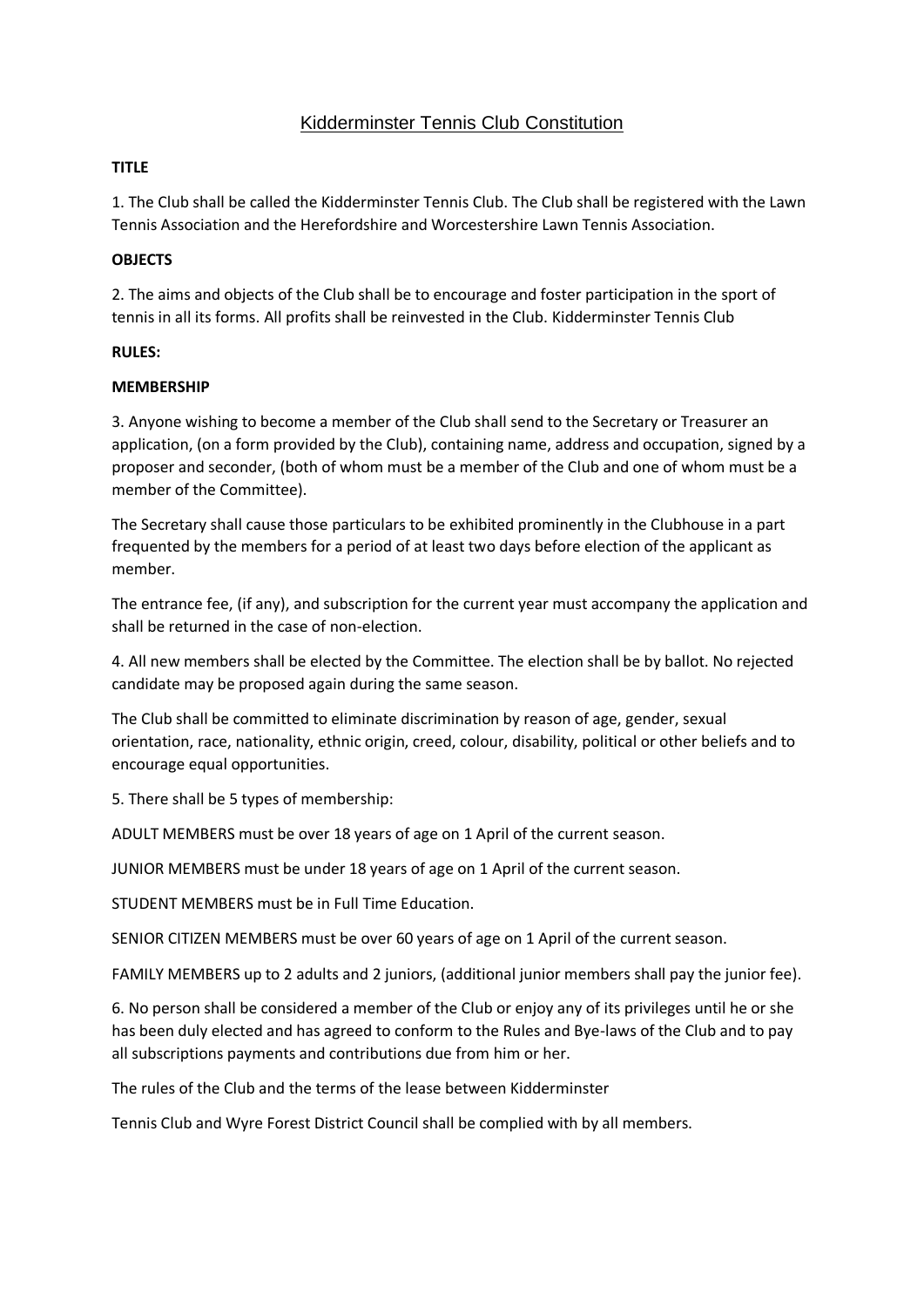#### **RESIGNATIONS**

7. Any member wishing to resign shall send his or her resignation in writing to the Secretary before 1 April otherwise he or she shall be liable for the current year's subscription.

# **CONDUCT**

8. The Committee shall have the right to expel any member who is or has been guilty of conduct prejudicial to the best interests of the Club, (or Junior Club). A decision to expel any member shall be made only at a special Committee Meeting attended by not less than 6 Committee Members. The member concerned shall be notified in writing not less than 10 days before the date of the meeting and shall be entitled to be present at the meeting to defend his or her conduct. The decision of the Committee shall be final and no explanation shall be given to any persons other than the member concerned.

The Club shall aim to promote accord and prevent disagreements, as they arise, to encourage members to reach a smooth solution. If this does not occur, complaints shall be dealt with in accordance to the Club's procedure as outlined in the Clubmark policy document.

### **VISITORS**

9. A visitor introduced by a member may not introduce more than 2 visitors on any occasion. The member introducing each visitor shall be responsible for the payment of such visitor's fees as shall have been determined by the Committee. A Visitor's Book shall be kept in the Clubhouse and the amount of such visitor's fees shall be clearly indicated therein. Any members introducing a visitor shall, (before the visitor plays), enter in the book his or her own name, the name of the visitor and the amount due for the visitor's fee. No individual may play at the Club as a visitor on more than 3 occasions during the year.

### **SUBSCRIPTIONS**

10. An annual subscription shall be paid by each member. The equivalent of one half of the annual subscription shall be paid by each committee member. The amount of such subscription shall be determined by the previous Annual General Meeting. Proposals to alter subscriptions shall be posted on the Committee Notice Board in the Clubhouse 7 days prior to the AGM.

11. New members joining the Club for the first time may in addition be called upon to pay an Entrance Fee, the amount of which shall be determined by the previous Annual General Meeting.

12. Subscriptions are due on the 1 April of each year and if any member's subscription be in arrears for 2 months after the due date he or she shall cease to be a member of the Club. (In the case of extreme hardship the committee may change this rule). A penalty shall be determined by the previous Annual General Meeting and shall be imposed in the event of a member's subscription being in arrears on 30 April.

### **GOVERNMENT & FINANCIAL**

13. The Committee shall have the power to borrow money on behalf of the Club for routine purposes.

14. Members over the age of 18 years shall be entitled to vote at General Meetings and shall have one vote each on any question save in the case of the Chairman of a meeting. Only such members shall be eligible to be elected as Officers of the Club or as ordinary members of the Committee except in the case of the junior representative.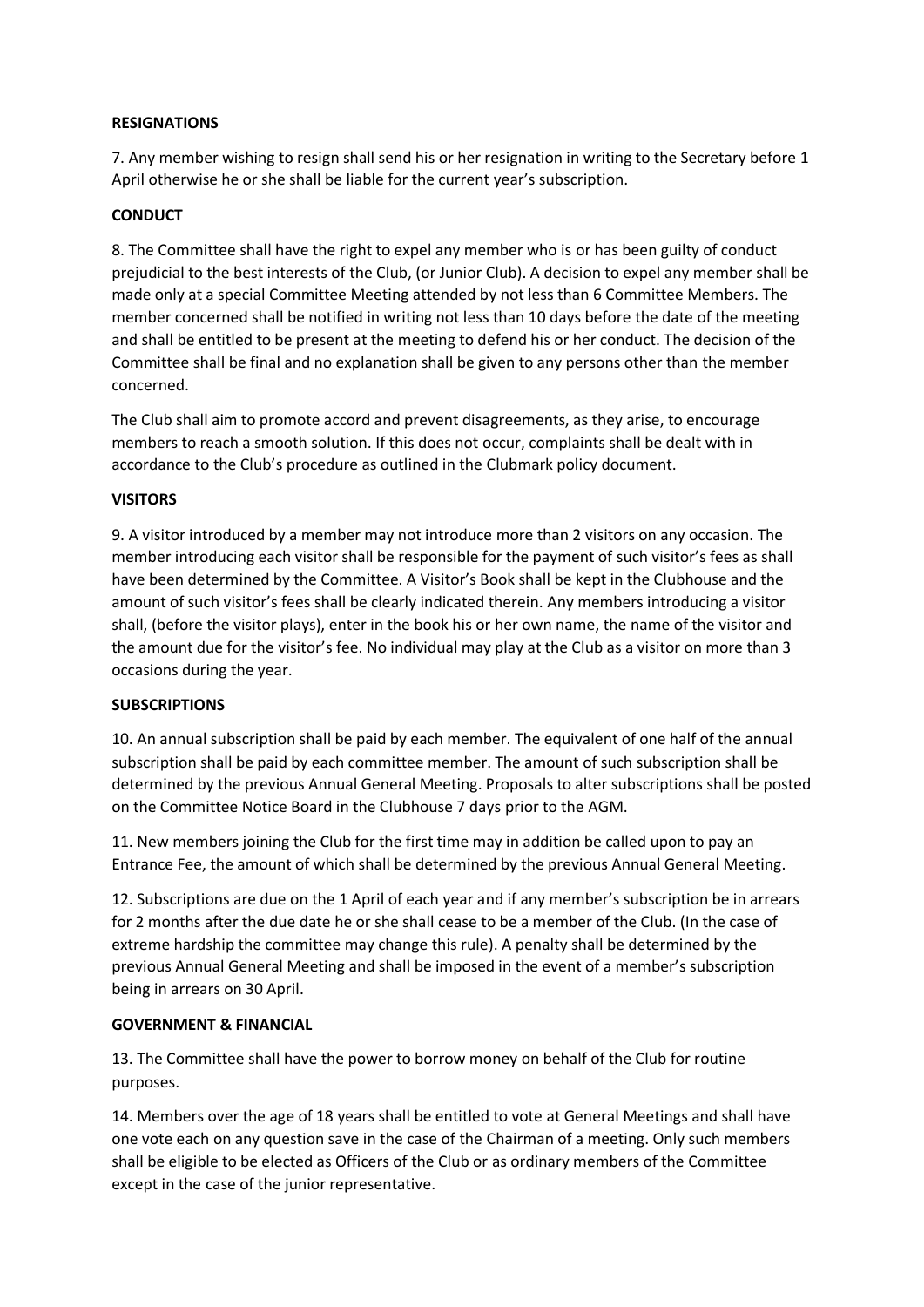Juniors shall be classed as under 18 years old and shall not have the right to vote at General Meetings or to hold office.

15. The President of the Club shall be elected at the Annual General Meeting and shall hold office for 12 months. The person elected as the President shall be allowed to stand on the Committee, if elected, as a Committee Member in any capacity. The Officers of the Club shall be elected at the Annual General Meeting and shall hold office for 12 months – they shall be a Chairman, Treasurer and Secretary.

The affairs of the Club shall be managed by a Committee which shall consist of: (a) The Officers of the Club as ex-officio members and (b) Up to 5 ordinary Committee Members who shall be elected at the Annual General Meeting. One of the 5 shall be a junior representative elected by the junior members of the Club.

Nominations for the positions of President, Officers and General Committee Members shall be given in writing to the Secretary no later than 7 days prior to the Annual General Meeting.

16. In the event of a vacancy caused by the retirement or otherwise of any Officer or member of the Committee before the expiration of his or her term of office, the vacancy may be filled by the Committee.

17. Bye-laws shall be made by the Committee at their discretion and shall be posted on the Committee Notice Board. Such Bye-laws shall be binding on all members.

18. Should any questions arise not provided for in the Rules or Bye-laws the same shall be referred to the Committee whose decision shall be final and binding on all parties.

19. The Committee shall have power to appoint Sub-Committees at its discretion and, if thought fit, to place on any Sub-Committee any member or members of the Club.

20. The Committee shall have power to make, alter or repeal Bye-laws but this shall not apply to the Rules and no new Rule shall be made nor shall any existing Rule be amended, altered or rescinded without the consent of a majority of the voting members present at a General Meeting and then only if 7 days notice of such proposed addition, amendment or alteration shall have been given in writing to the Secretary and 7 days notice thereof posted on the Committee Notice Board in the Clubhouse.

21. Exceptional expenditure shall require the authority of the Committee. Routine payments may be made at the discretion of the Treasurer and/or the Secretary.

#### **MEETINGS**

22. At a General Meeting, 12 members and at a Committee Meeting, 4 members shall form a quorum.

23. At all meetings a simple majority shall carry. The Chairman shall have a casting vote in the event of a tie.

24. There shall be a General Meeting of the Club at least once in every year.

25. The Annual General Meeting of the Club shall be held before 31 December each year at such time and in such place as may be selected by the Committee for the transaction of the following business: